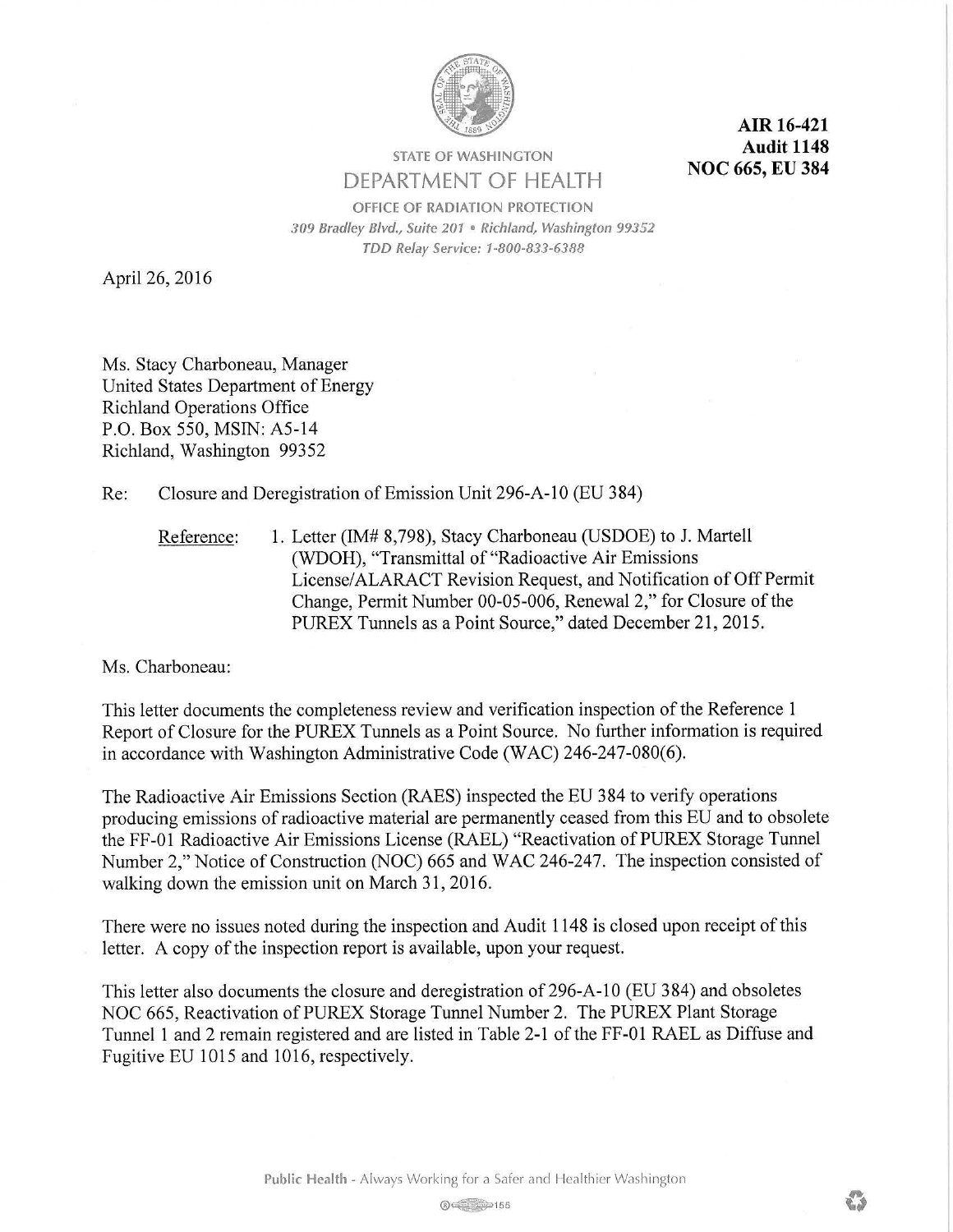Ms. Stacey Charboneau April26,2016 Page 2 of 2

The potential for nonpoint fugitive emissions radioactive air emissions will continue to be monitored by the existing near facility network per WAC 246-247-075(9). The decommissioning or remedial actions requiring the unsealing of the tunnels will constitute a modification, a Notice of Construction is required with the re-establishment of abatement controls and point source monitoring, in accordance with WAC 246-247-060 and WAC 246-247-075.

If you have questions regarding this letter, or would like to request a copy of the inspection report, please contact John Schmidt at john.schmidt@doh.wa.gov or, by phone, at (509) 946-3874.

Sincerely,

Proh Martit

John Martell, Manager Radioactive Air Emissions Section

cc: Ruth Allen, WRPS Matthew Barnett, PNNL Shawna Berven, WDOH Lucinda Borneman, WRPS Lee Bostic, BNI Jerry Cammann, MSA Cliff Clark, USDOE-RL Jack Donnelly, WRPS Rick Engelmann, CHPRC Dennis Faulk, EPA Eric Faust, USDOE-RL Gary Fritz, MSA Phil Gent, Ecology Michael Greene, WRPS Reed Kaldor, MSA Paul Karschnia, CHPRC Gail Laws, WDOH Ed MacAlister, USDOE-RL Valarie Peery, Ecology Cassandra Sanders, WDOH Maria Skorska, Ecology John Schmidt, WDOH Jeff Voogd, WRPS Joel Williams Jr., CHPRC Davis Zhen, EPA Environmental Portal